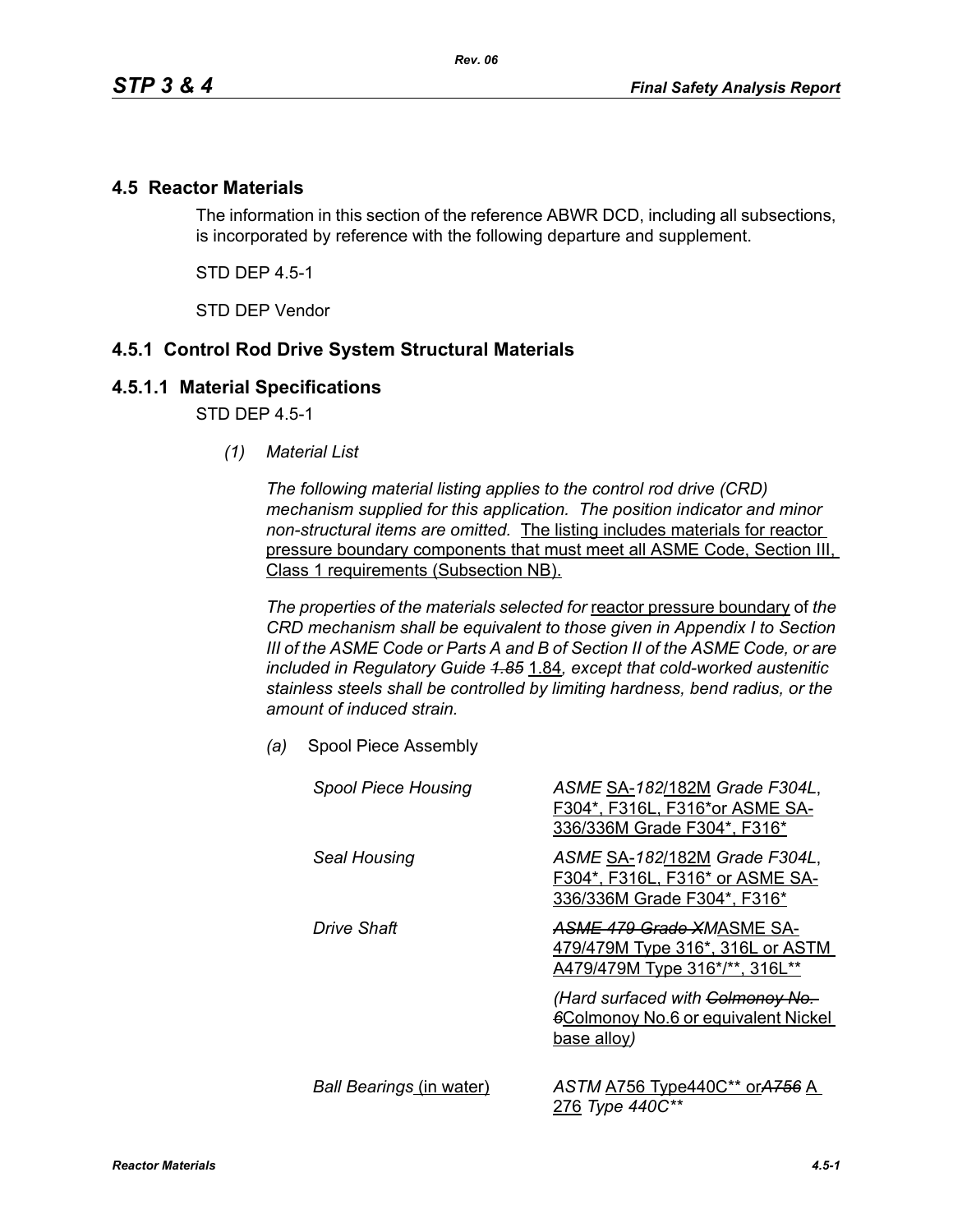| <b>Ball Bearings (in air)</b> | AISI 52100**                                                                                       |
|-------------------------------|----------------------------------------------------------------------------------------------------|
| <b>Gland Packing Spring</b>   | <b>Inconel X 750-AMS 5699 Alloy</b><br>N07750** (Alloy X-750)                                      |
| <b>Separation Spring</b>      | <b>AMS 5699 Alloy N07750**</b><br>(Alloy X-750)                                                    |
| <b>Separation Magnet</b>      | Alnico No. 5 and ASME SA-<br>479/479M<br>Type 316*, 316L or ASTM<br>A479/479M Type 316*/**, 316L** |

*4.5-2 Reactor Materials*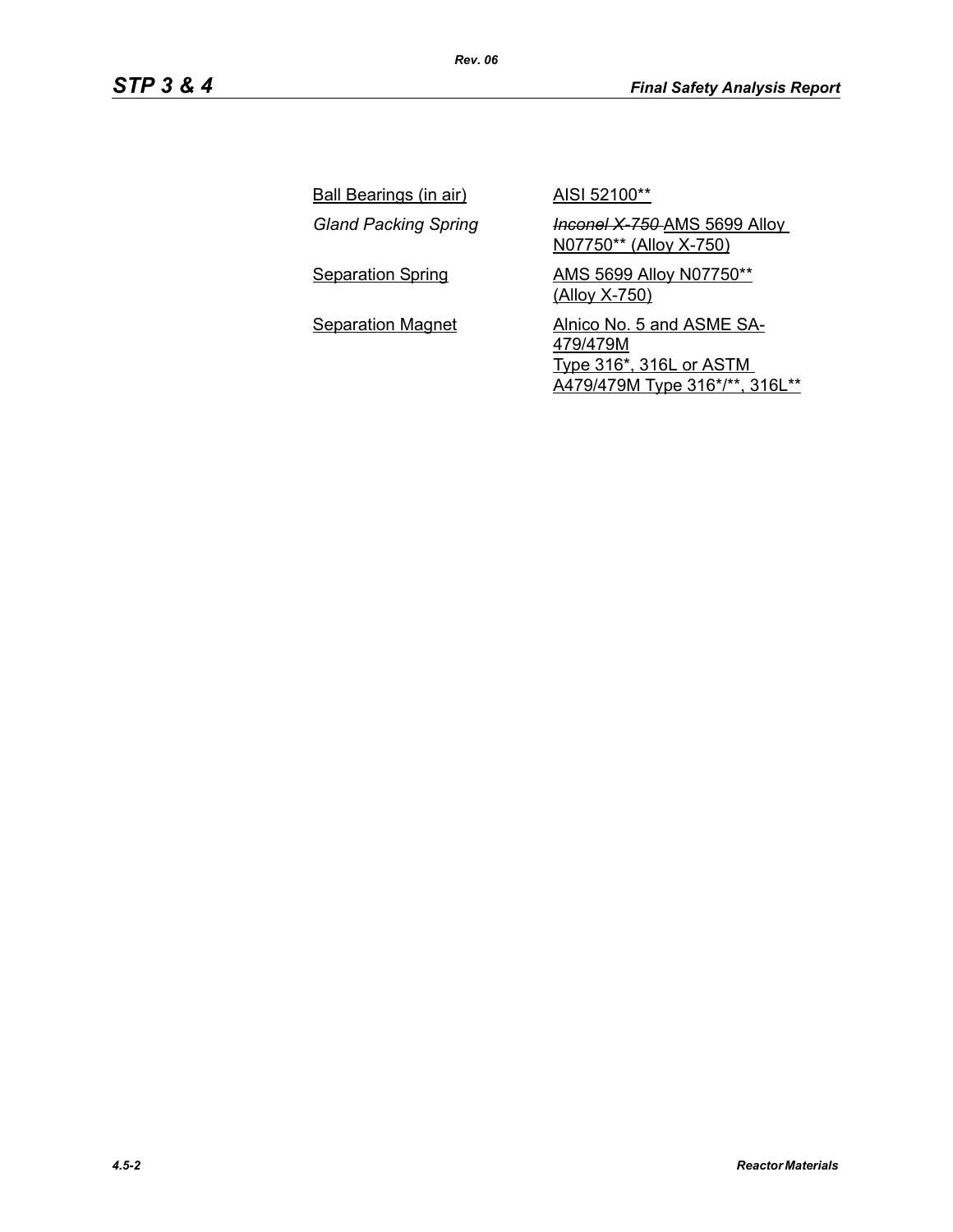| (b) | <b>Ball Spindle</b>       |                                                                                                                                                     |
|-----|---------------------------|-----------------------------------------------------------------------------------------------------------------------------------------------------|
|     | <b>Ball Screw Shaft</b>   | <b>ASME SA-564/564M Type 630</b><br>Condition H-1100 or ASTM A-<br>564/564M TP630 Type 630 (17-<br>4PH)**                                           |
|     |                           | Condition H-1100                                                                                                                                    |
|     | <b>Ball Nut</b>           | <b>ASME SA-564/564M Type 630</b><br>Condition H-1100 or ASTM A-<br>564/564M <del>TP630</del> Type 630 (17-4PH)<br>Condition H-1100                  |
|     | <b>Balls</b>              | ASTM A756 Type 440C** or A756 A<br>580/580M Type 440C** or A276 Type<br>440C**                                                                      |
|     | <b>Guide Roller</b>       | Stellite No. 3, or nickel base alloy                                                                                                                |
|     | <b>Guide Roller Pin</b>   | Haynes Alloy No. 25, ASME SA-<br>479/479M Type XM-19 (Nitrided) or<br>ASTM A479/479M Type XM-19**<br>(Nitrided) or equivalent ferrous base<br>alloy |
|     | Spindle Head Bolt         | Stellite No. 6B Stellite No. 6B**                                                                                                                   |
|     | Spindle Head Bushing      | Stellite No. 12**                                                                                                                                   |
|     | <b>Separation Spring</b>  | <del>Inconel X-750</del>                                                                                                                            |
|     | <b>Separation Magnet</b>  | Alnico No. 5/                                                                                                                                       |
| (c) | <b>Buffer Mechanism</b>   |                                                                                                                                                     |
|     | <b>Buffer Disk Spring</b> | ASME SB-637 Alloy N07750<br>or Inconel X 750 ASTM B 637 Alloy<br>N07750**or AMS 5542 Alloy<br>N07750**                                              |
|     |                           | (Alloy X-750)                                                                                                                                       |
|     | <b>Buffer Sleeve</b>      | <u>ASME SA-479/479M Type 316*,316L_</u><br>(Hard surfaced with Colmonoy No.6)<br><u>or ASTM A 479/479M Type</u><br>316*/** <del>316L</del> , 316L** |
|     |                           | (Hard surfaced with Colmonoy No. 6)                                                                                                                 |
|     | <b>Guide Roller</b>       | Stellite No. 3, or nickel base alloy                                                                                                                |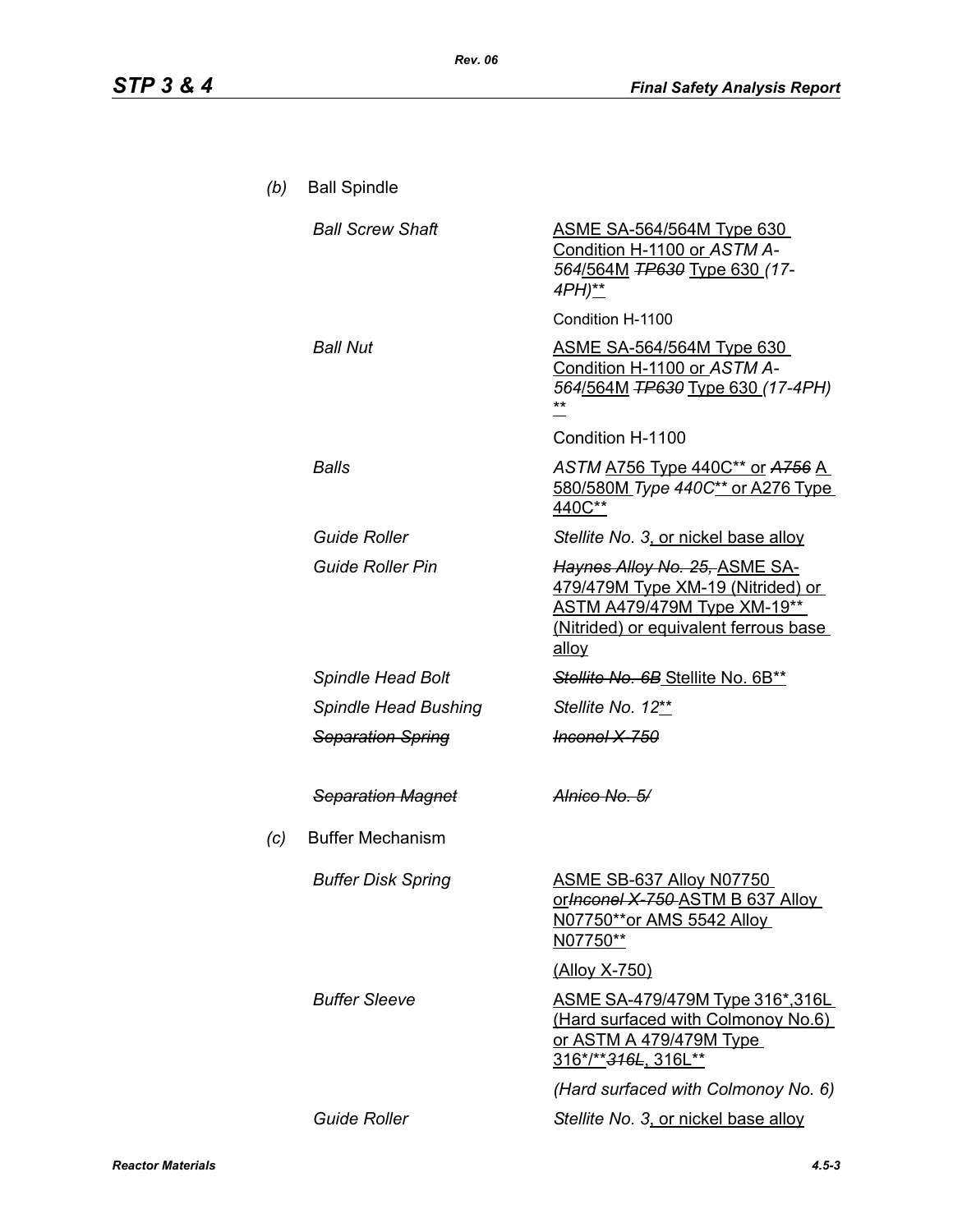|     | <b>Guide Roller Pin</b>         | Haynes Alloy No. 25, ASME SA-<br>479/479M Type XM-19 (Nitrided) or<br><b>ASTM A479/479M Type XM-19**</b><br>(Nitrided) or equivalent ferrous base<br>allov      |
|-----|---------------------------------|-----------------------------------------------------------------------------------------------------------------------------------------------------------------|
|     | <b>Stop Piston</b>              | <u>ASME SA-479/479M Type 316*,316L</u><br>(Hard surfaced with Stellite No.6) or<br>ASTM A 479/479M Type<br>316*/** 316L, 316L**                                 |
|     |                                 | (Hard surfaced with Stellite No. 6)*                                                                                                                            |
| (d) | <b>Hollow Piston</b>            |                                                                                                                                                                 |
|     | <b>Piston Tube</b>              | <b>ASME SA-312/312M Grade TPXM-</b><br>19 or XM-19 ASTM A 312/312M                                                                                              |
|     |                                 | Grade TPXM-19                                                                                                                                                   |
|     | <b>Piston Head Drive Piston</b> | ASME SA-479/479M Type 316*,<br>316L (Hard surfaced with Stellite<br>No.6) or 316L (Hardsurfaced with-<br>Stellite No. 3) ASTM A 479/479M<br>Type 316*/** 316L** |
|     |                                 | (Hard surfaced with Stellite No. 6)                                                                                                                             |
|     | Latch                           | <b>Inconel X 750 ASME SB-637 Alloy</b><br>N07750 or ASTM B 637 Alloy<br>N07750**                                                                                |
|     |                                 | <u>(Alloy X-750)</u>                                                                                                                                            |
|     | <b>Latch Spring</b>             | <b>Inconel X-750 AMS 5699 Alloy</b><br>N07750**                                                                                                                 |
|     |                                 | <u>(Alloy X-750)</u>                                                                                                                                            |
|     | <b>Bayonet Coupling</b>         | <u>ASME SB-637 Alloy N07750 or</u><br>Inconel X-750 ASTM B 637 Alloy<br><u>N07750**</u>                                                                         |
|     |                                 | <u>(Alloy X-750)</u>                                                                                                                                            |
| (e) | Guide Tube                      |                                                                                                                                                                 |
|     | Guide Tube                      | 316L ASME SA-312/312M Grade<br><u>TP316*, TP316L or ASTM A</u><br>312/312M Grade TP316*/**,<br>TP316L**                                                         |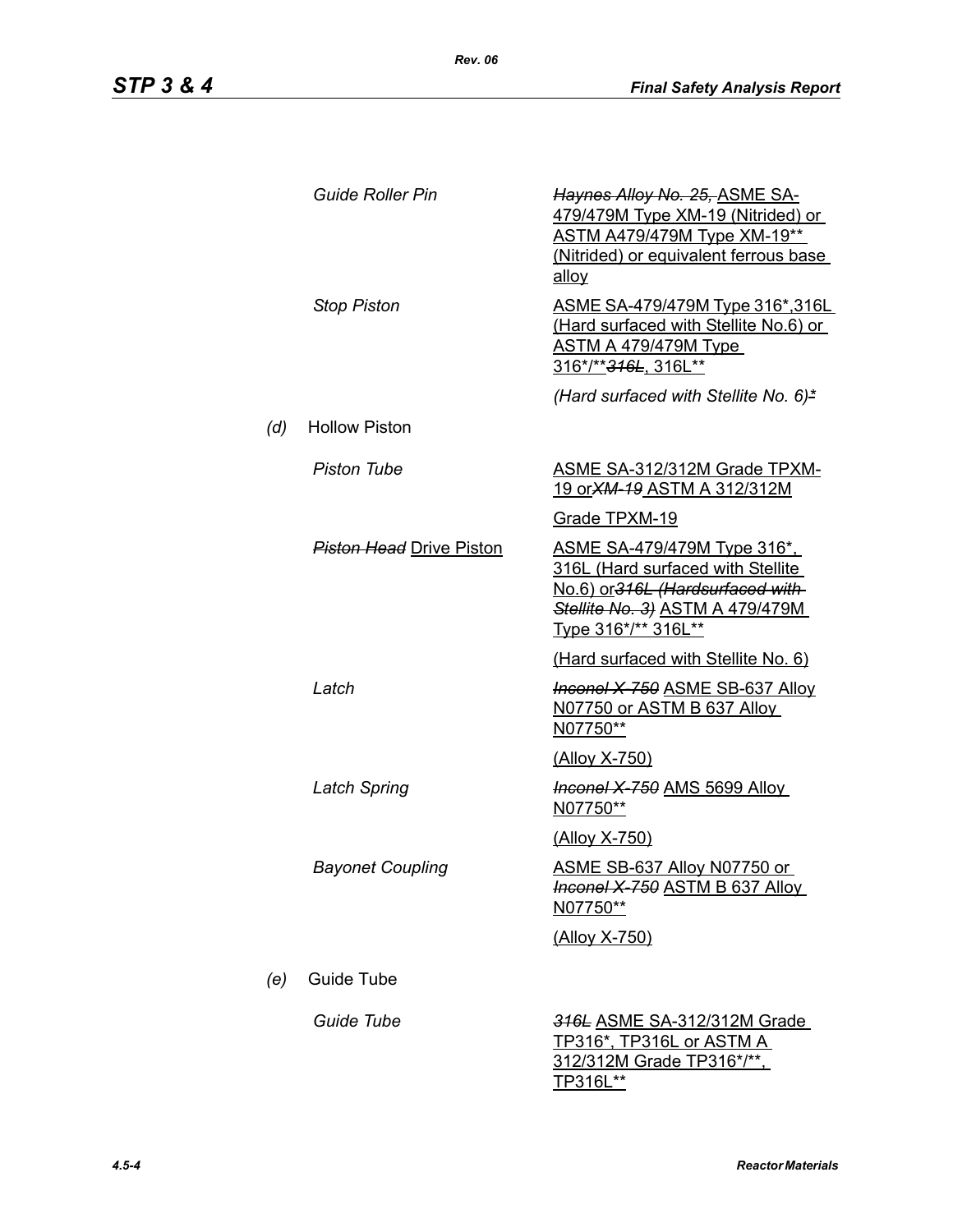- *(f)* Outer Tube Assembly *(g)* Miscellaneous Parts **Outer Tube ASME SA-312/312M Grade TPXM-**19 or *XM-19* ASTM A 312/312M Grade TPXM-19\*\* *Middle Flange ASME SA*-*182*/182M *Grade F304LC*, F304\*, F316L, F316\* or ASME SA-336/336M Grade F304\*, F316\* *Ball for Check Valve Haynes Stellite No.3,* or equivalent cobalt base alloy *O-Ring Seal (Between CRD) Housing and CRD*) *321SS* Type 321 stainless steel *Coated*coated *with a qualified material CRD Installation Bolts ASME SA*-*193*/193M *Grade B7*
	- The material shall be qualified to ensure that it is free from sensitization. Carbon content specified to be 0.020% maximum.
	- \*\* Equivalent materials have been provided. Materials with similar chemical composition, mechanical properties, and operating experience are considered equivalent.
- *(2) Special Materials*

*The bayonet coupling, latch and latch spring, separation spring, and gland packing spring are fabricated from Alloy X-750 in the high temperature (1093°C) annealed*solution heat treated *condition, and aged 20 hours at 704°C to produce a tensile strength of 1137.7* 1034 *MPa minimum, yield of 724* 655 *MPa minimum, and elongation of 20% minimum. The ball screw shaft and ballnut are ASTM A 564,* Type *TP 630 (17-4PH) (or its equivalent) in condition H-1100 (aged 4 hours at 593°C), with a tensile strength of* 965 *265.3 MPa minimum, yield of* yield strength of 795 *792.92 MPa minimum, and elongation of 15* 14*% minimum.*

*These are widely used materials, whose properties are well known. The parts are readily accessible for inspection and replaceable if necessary.*

*All materials for use in this system shall be selected for their compatibility with the reactor coolant as described in Articles NB-2160 and NB-3120 of the ASME Code.*

*All*Special *materials,* (X-750, 17-4PH)*except SA479 or SA249 Grade XM-19, have been successfully used for the past* at least *15 to 20*25 *years in similar*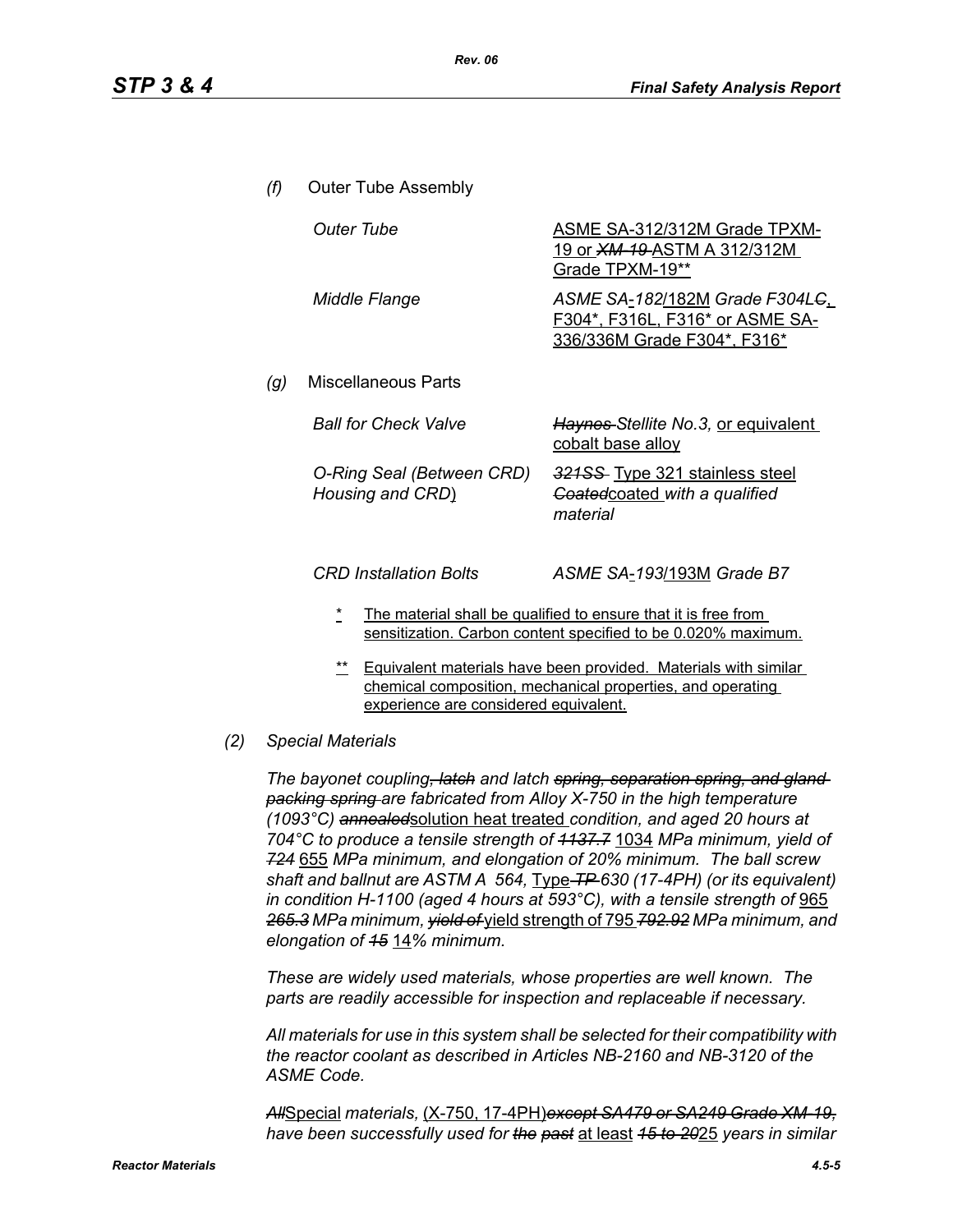*drive mechanisms* (LPCRD or FSCRD)*. Extensive laboratory tests have demonstrated that ASME SA479 or SA249 Grade XM-19 are suitable materials and that they are resistant to stress corrosion in a BWR environment.*

*No cold-worked austenitic stainless steels except those with controlled hardness or strain are employed in the Control Rod Drive (CRD) System. During fabrication and installation, special controls are used to limit the induced strain, and the bend radii are kept above a minimum value.*

## **4.5.1.2 Austenitic Stainless Steel Components**

STD DEP 4.5-1

*(1) Processes, Inspections and Tests*

*All austenitic stainless steels are used in the solution heat treated condition. In all welded components which are exposed to service temperature exceeding 93°C, the carbon content* of 300 series stainless steel *is limited not to exceed 0.020%. On qualification, there is a special process employed which subjects selected 300* series*Series stainless steel components to temperatures in the sensitization range. The drive shaft, buffer sleeve, piston* drive piston, stop piston*head and buffer are hard surfaced with Colmonoy 6 (*Colmonoy No.6 *or its /*an *equivalent). Colmonoy (or its equivalent) hard* Hard-*surfaced components have performed successfully for the past* 25*15 to* 30*20 years in drive mechanisms. It is normal practice to remove some CRDs at each refueling outage. At this time, the Colmonoy (or its equivalent) hard surfaced parts are accessible for visual examination. This inspection program is adequate to detect any incipient defects before they could become serious enough to cause operating problems (see Subsection 4.5.3.1 for COL license information). The degree of conformance to Regulatory Guide 1.44 is presented in Subsection 4.5.2.4.*

#### **4.5.1.4 Cleaning and Cleanliness Control**

STD DEP 4.5-1

#### STD DEP Vendor

*Semiannual examination of 10% of the units humidity indicators is required to verify that the units are dry and in satisfactory condition. This inspection shall be performed with a GE-Engineering designated representative present. The position indicator probes are not subject to this inspection.*

*Site or warehouse storage specifications require inside heated storage comparable to Level B of ANSI N45.2.2* NQA-1, Part II, Subpart 2.2.

#### **4.5.2 Reactor Materials**

STD DEP 4.5-1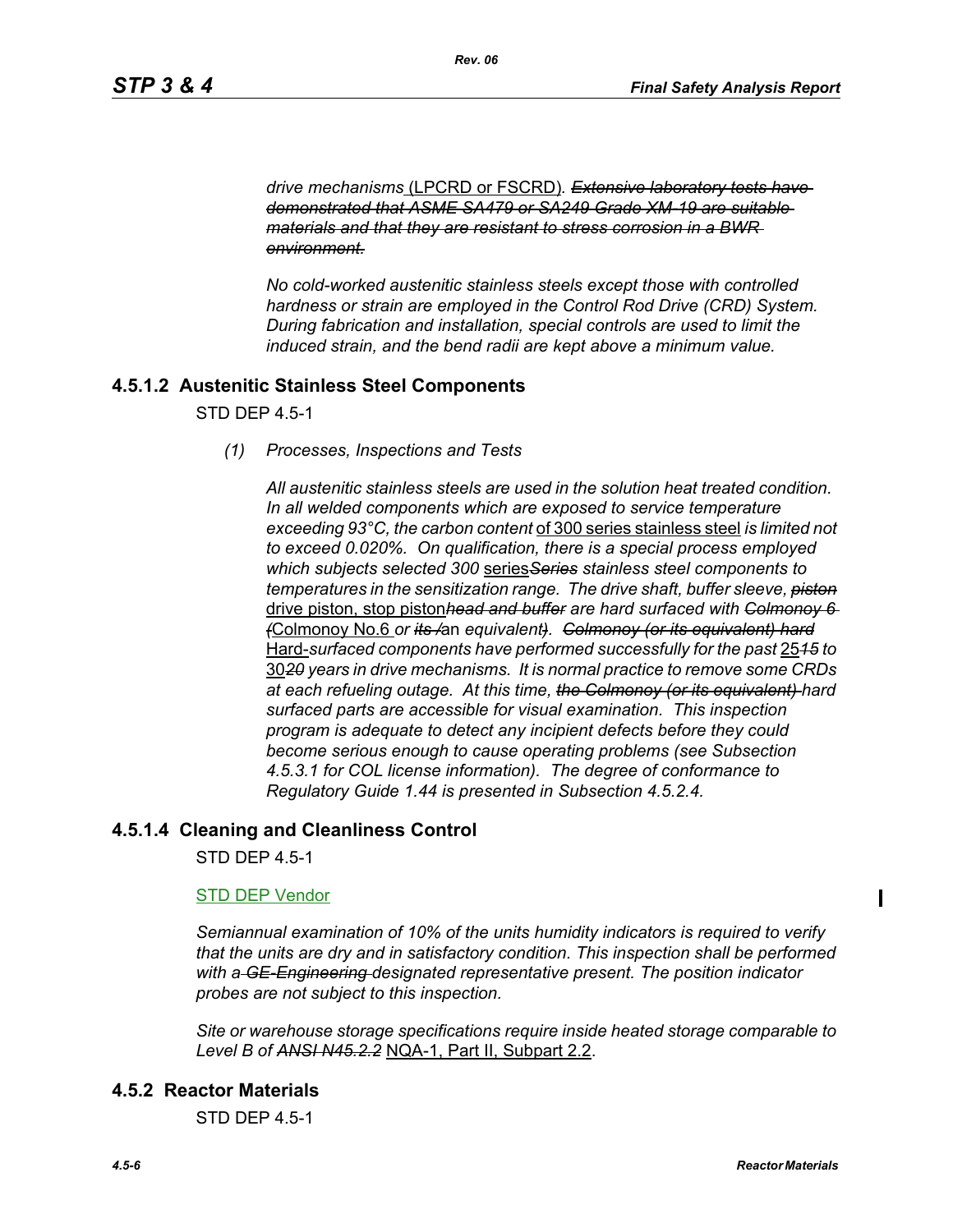# **4.5.2.1 Material Specifications**

STD DEP Vendor

*Materials Used for the Core Support Structure:*

- *Shroud Support*—Niobium modified Nickel-Chromium-Iron Alloy 600 per ASME Code Case No. N-580-2-*Nickel-Chrome-Iron-Alloy, ASME SB166 or SB168*
- **Shroud, Core Plate, and Grid—ASME SA-240/240M Type 316L or Type 316<sup>\*</sup>** and SA479/479M Type XM-19, *SA182,* SA-479/479 Type 316L, *SA312, SA249, or SA213 (all Type 304L or 316L)*SA-182/182M Grade F316L
- *Peripheral Fuel Supports*—**ASME** *SA312 Grade Type-304L or 316L*SA-479/479M Type 316\* or Type 316L
- *Core Plate and Top Guide Studs, Nuts, and Sleeves*—*ASME SA-479 (Type 304, 316, or XM 19) (all parts); or SA-193 Grade B8 Type 304 (studs); or SA-194 Grade 8 (Type 304) (nuts); or SA-479 (Type 304L or 316L), SA-182 (Grade F304L or F316L), SA-213 (Type 304L, 316 or 316L), SA-249 (Type 304L, 316, or 316L) (sleeves)*ASME SA-479/479M Type 316\* or Type 316L and XM-19
- *Control Rod Drive Housing*—*ASME SA-312 Grade TP304L or 316L SA-182 Grade F304L or F316L, and ASME SA-351 Type CF3 (Type 304L) or Type CF3M (Type 316L)*ASME SA-336/336M Grade F316\* or ASME SA-312/312M TP316\*
- *Control Rod Guide Tube*—*ASME SA-351 Type CF3 or CF3M, or SA-358, SA-312, or SA-249 (Type 304L or 316L)*ASME SA-312/312M Grade TP316\* or Type 316L (Body), SA-479/479M Type XM-19 (Base), SA 312/312M Grade TPXM-19 (Sleeve)
- *Orificed Fuel Support*—*ASME SA-351*/351M *Grade* CF3 *Type CF3 (Type 304L) or CF3M (Type 316L)*
- The base material shall be qualified to assure that it is free from sensitization. Carbon content is specified to be 0.02% maximum.

#### *Materials Employed in Shroud Head and Separator Assembly and Steam Dryer Assembly:*

*All materials are 304L or 316L stainless steel* except castings, Steam Dryer Vanes, and Steam Dryer Seismic Blocks.

- *Plate, Sheet* and Strip—*ASTM A 240 Type 304L or 316L and Strip*or ASME SA-240/240M Type 316L
- *Forgings—ASTM A182 Grade 304L or* F*316L* or ASME SA-182/182M Grade F316L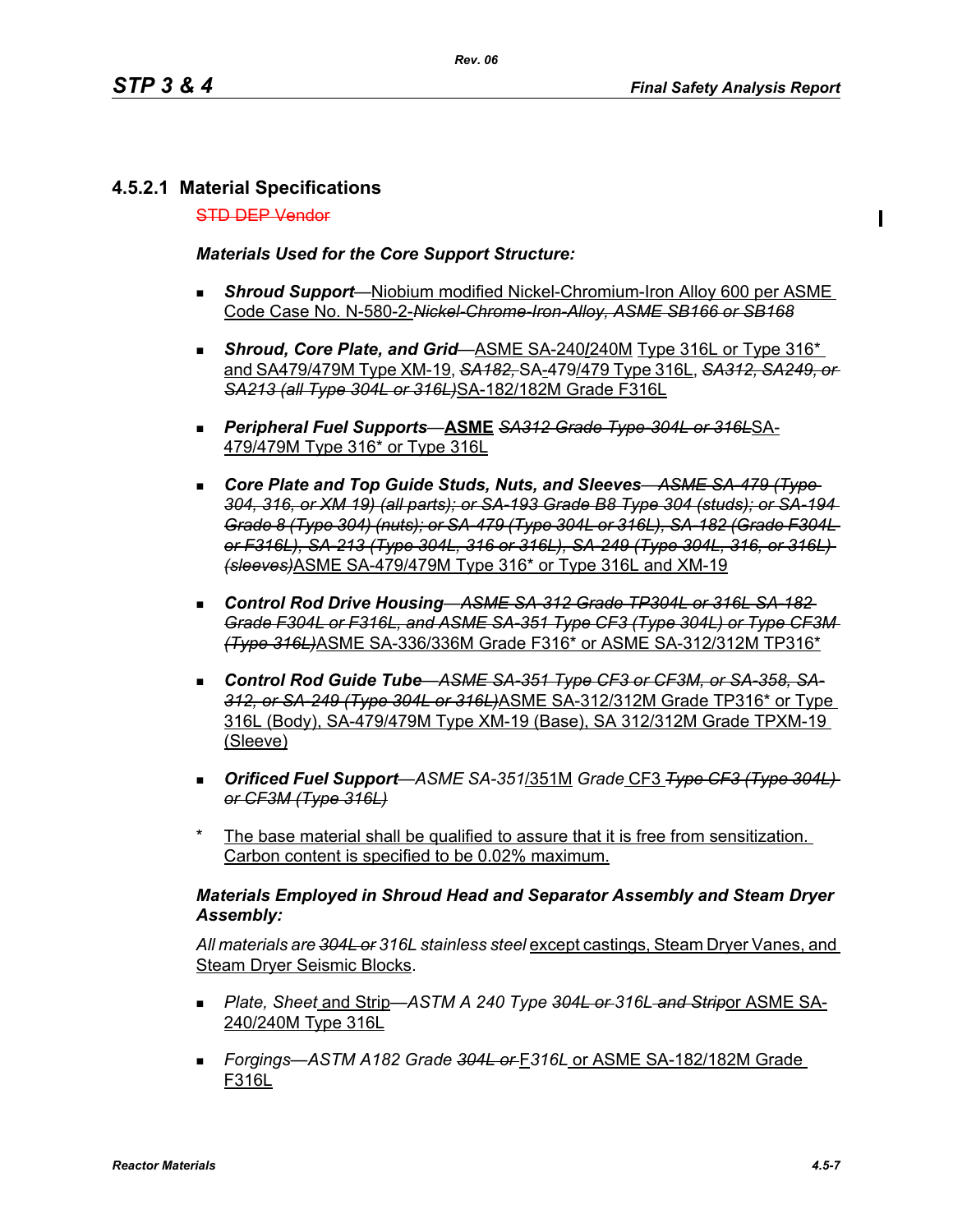*Rev. 06*

- *Bars*—*ASTM A276 Type 316L or 304L* ASTM A 479 Type 316L or ASME SA-479/479M Type 316L
- *Pipe*—*ASTM A 312 Grade TP-304L or316L* or ASME SA-312/312M Grade TP 316L
- *Tube*—*ASTM A269 Grade TP-304L or 316L* or ASME SA-312/312M Grade TP 316L or SA-403/403M WP 316L
- *Castings—ASTM A 351 Grade* CF3*CF8, CF8M*or ASME SA-351/351M Grade CF3
- Steam Dryer Seismic Blocks—ASTM A 240 Type XM-19 or ASME SA-240/240M Type XM-19
- Steam Dryer Vanes—ASTM A 240 Type 304L or 316L or ASME SA-240/240M Type 304L or 316L

*All core support structures are fabricated from ASME specified materials, and designed in accordance with requirements of ASME Code Section III, Subsection NG. The other reactor internals are noncoded, and they are fabricated from ASTM or ASME specification materials* or other equivalent specifications.

# **4.5.2.2 Controls on Welding**

STD DEP 4.5-1

*Core support structures are fabricated in accordance with requirements of ASME Code Section III, Subsection NG-4000, and the examination and acceptance criteria shown in NG-5000. Other internals are not required to meet ASME Code requirements. ASME Section IX B&PV Code requirements are followed in fabrication of core support structures.*

The internals, other than the core support structures, meet the requirements of the industry standards, e.g., ASME or AWS, as applicable. ASME B&PV Code Section IX qualification requirements are followed in fabrication of core support structures. All welds are made with controlled weld heat input.

# **4.5.2.3 Non-Destructive Examination of Wrought Seamless Tubular Products**

STD DEP 4.5-1

*Wrought seamless tubular products for CRD housings and peripheral fuel supports are supplied in accordance with ASME Section III, Class CS, which requires examination of the tubular products by radiographic and/or ultrasonic methods according to Paragraph NG-2550. The examination will satisfy the requirements of NG 5000.* The stainless steel CRD housings (CRDHs), which are partially core support structures (inside the reactor vessel), serve as the reactor coolant pressure boundary outside the reactor vessel. The CRD housing material is supplied in accordance with ASME Section III Class 1 requirements. The CRDHs are examined and hydrostatically tested to the ASME Section III Class 1 requirements as well as Class CS requirements.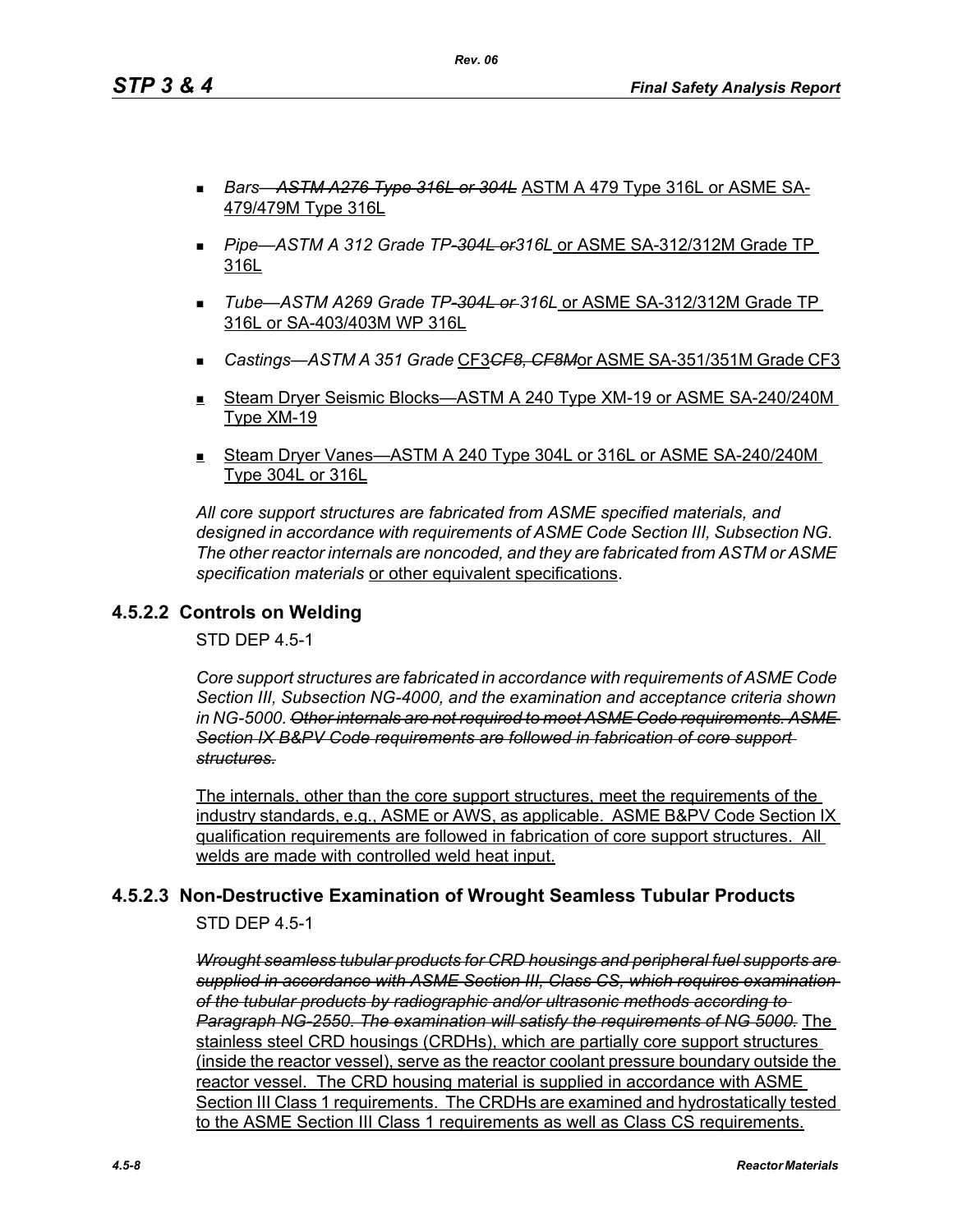## **4.5.2.4 Fabrication and Processing of Austenitic Stainless Steel—Regulatory Guide Conformance**

STD DEP 4.5-1

*Significantly cold-worked stainless steels are not used in the reactor internals except for vanes in the steam dryers; cold work is controlled by applying limits on hardness, bend radii and surface finished on ground surfaces. Furnace sensitized material are not allowed. Electroslag welding is not applied for structural welds. The delta ferrite content for weld materials used in welding austenitic stainless steel assemblies is verified on undiluted weld deposits for each heat or lot of filler metal and electrodes. The delta ferrite content is defined for weld materials as* a minimum average *5.0 Ferrite Number (FN) minimum* of 8 *8.0 FN*, with no individual reading less than 5 FN, *average and 20 FN maximum. This ferrite content is considered adequate to prevent any micro fissuring (Hot Cracking) in austenitic stainless steel welds. This procedure complies with the requirements of Regulatory Guide 1.31.*

*The limitation placed upon the delta ferrite in austenitic stainless steel castings is* 8% minimum and a maximum value of 20%*8FN (ferrite number) minimum and a maximum value of 20FN.***.** *The maximum limit is used for those castings designed for a 60 year life such as the fuel support pieces, in order to limit the effects of thermal aging degradation. Short in-reactor lifetime components such as the fuel tie plates do not require such a limit.*

*Proper solution annealing of the 300 series austenitic stainless steel is verified by testing per ASTM A262, "Recommended Practices for Detecting Susceptibility to Intergranular Attack in Stainless Steels." Welding of austenitic stainless steel parts is performed in accordance with Section IX (Welding and Brazing Qualification) and Section II Part C (Welding Rod Electrode and Filler Metals) of the ASME B&PV* Code. *Welded austenitic stainless steel assemblies require solution annealing to minimize the possibility of the sensitizing. However, welded assemblies are dispensed from this requirement when there is documentation that welds are not subject to significant sustained loads and assemblies have been free of service failure. Other reasons, in line with Regulatory Guide 1.44, for dispensing with the solution annealing are that (1) assemblies are exposed to reactor coolant during normal operation service which is below 93.3°C temperature or (2) assemblies are of material of low carbon content (less than 0.020%). These controls are employed in order to comply with the intent of Regulatory Guide 1.44.*

For ABWR, the primary method used to comply with the intent of Regulatory Guide 1.44 is to require low carbon content (<0.020%) for all 300 series stainless steels exposed to high temperature reactor water. Alternately, material use is restricted to low temperature locations (T<93°C). These controls comply with the intent of Regulatory Guide 1.44.

#### **4.5.2.5 Other Materials**

STD DEP 4.5-1

*Materials, other than Type-300 stainless steel, employed in reactor internals are:*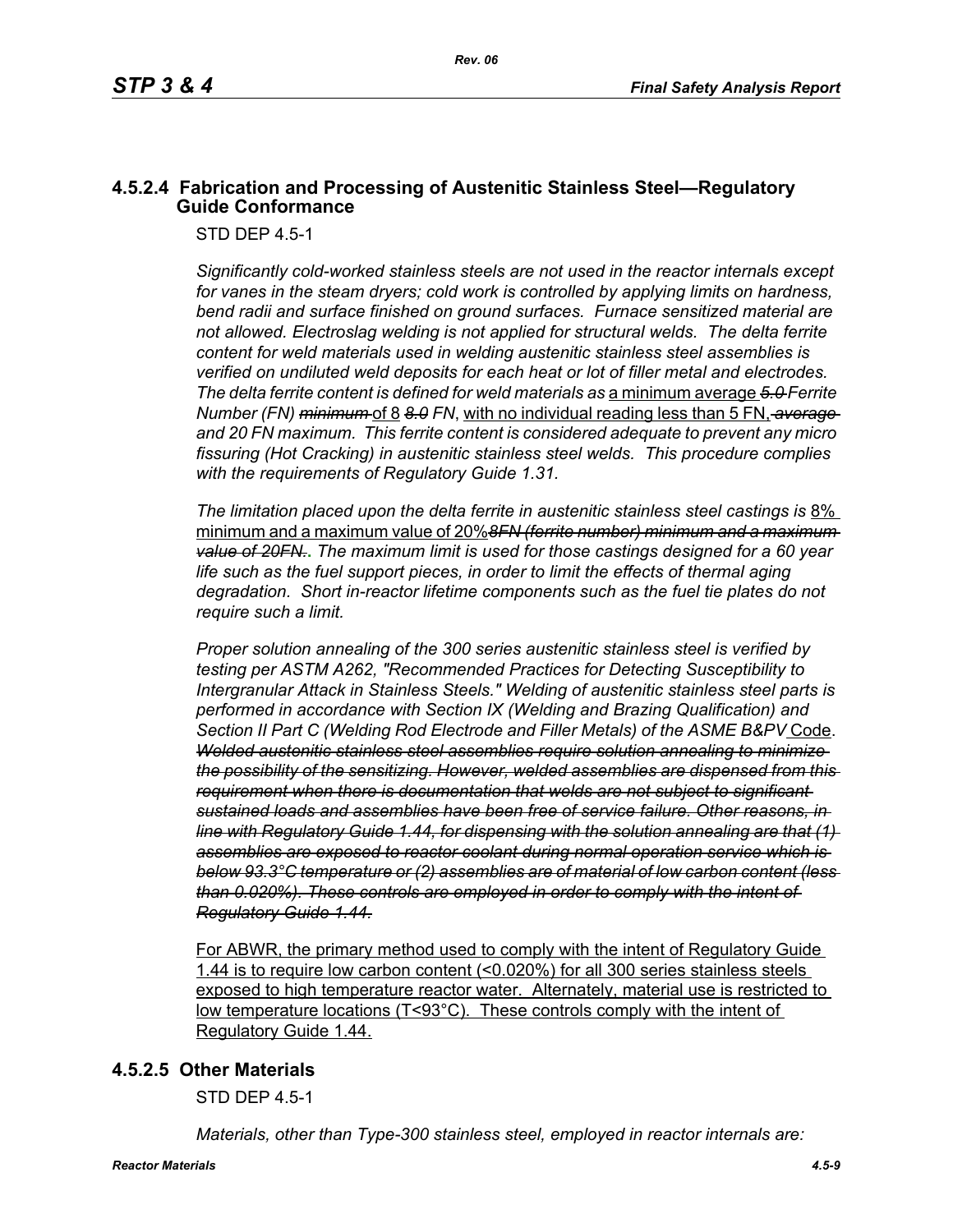- *(1) SA479 Type XM-19 stainless steel*
- *(2) SB166, 167, and 168, Nickel-Chrome-Iron (Alloy 600)* Niobium modified Alloy 600 per ASME Code Case No. N-580-2
- *(3) SA637 Grade 688 Alloy X-750* ASTM B 637 or ASME SB-637, AMS 5542, AMS 5699 UNS N07750 (Alloy X-750) or equivalent

*Alloy 600 tubing, plate, and sheet are used in the annealed condition. Bar may be in the annealed or cold-drawn condition.*All Nb-modified Alloy 600 is used in the solution annealed condition.

*Alloy X-750 components are fabricated in the annealed or equalized condition and aged when required. Where maximum resistance to stress corrosion is required,* Alloy X-750*the material is used in the high temperature (2000*1093°C) *annealed plus single aged condition.*

*Stellite 6 (or its equivalent) hard surfacing is applied to the austenitic stainless steel HPCF couplings using the gas tungsten arc welding or plasma arc surfacing processes* A hard chromium plating surface is applied to the austenitic stainless steel HPCF couplings.

*All materials , except SA479 Grade XM-19, have been successfully used for* at least 25 years in BWR applications.*the past 15 to 20 years in BWR applications. Extensive laboratory tests have demonstrated that XM-19 is a suitable material and that it is resistant to stress corrosion in a BWR environment.*